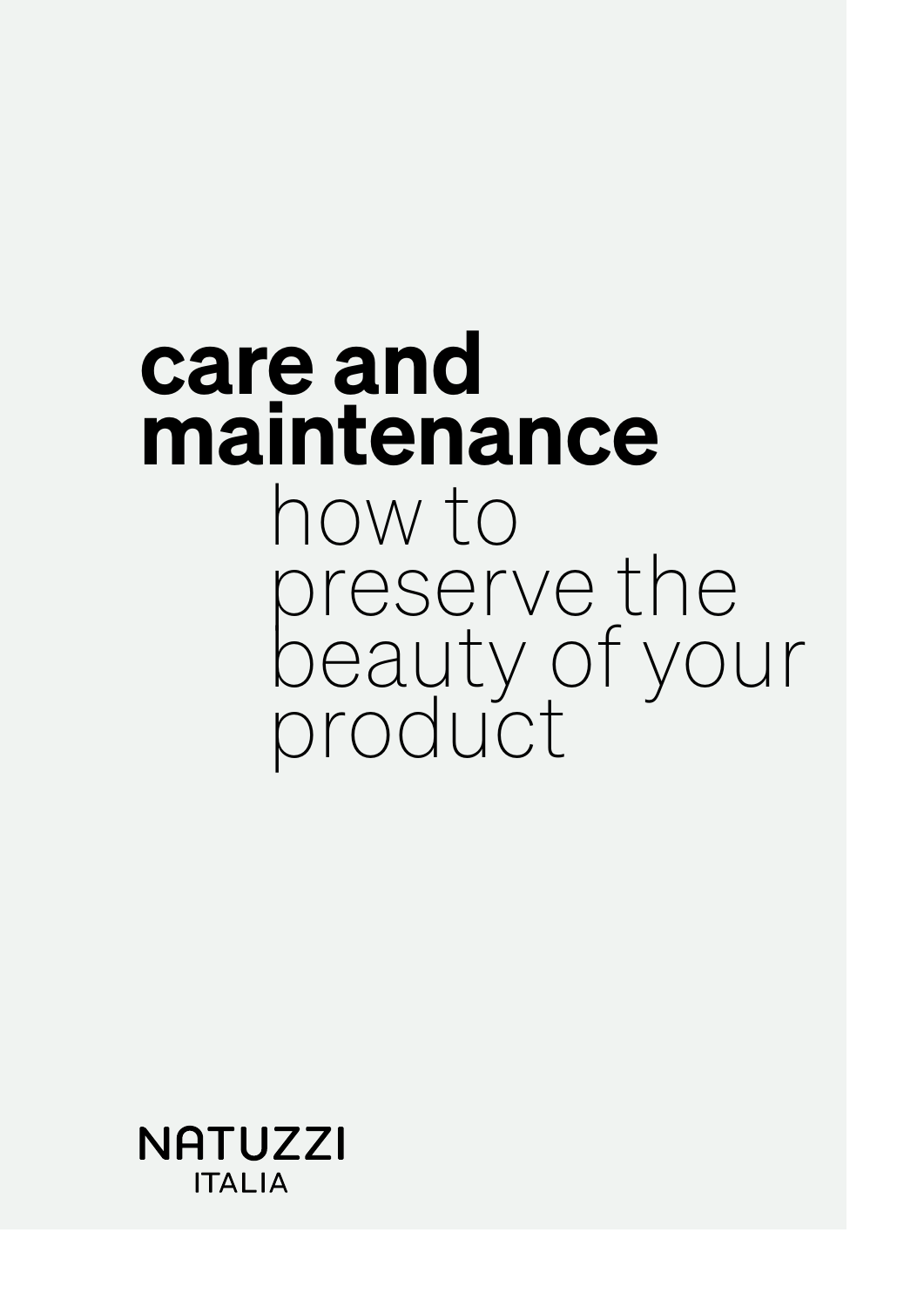### 3 upholstery

- 4 essential leathers
- 5 stylish leathers
- 6 prestige leathers

7 smart fabrics,

8,9 trendy fabrics

10,11,12 premium fabrics

13 performance fabrics

## contents

- metal, bio malta
- 18 glass, mirror, lacquered, ceramics
- 19 leather, raw leather
- 20 table linen, bed linen

metal and wood, finishes 14

### **16 furnishings and accessories**<br>17 stone, marble, wood,

# upholstery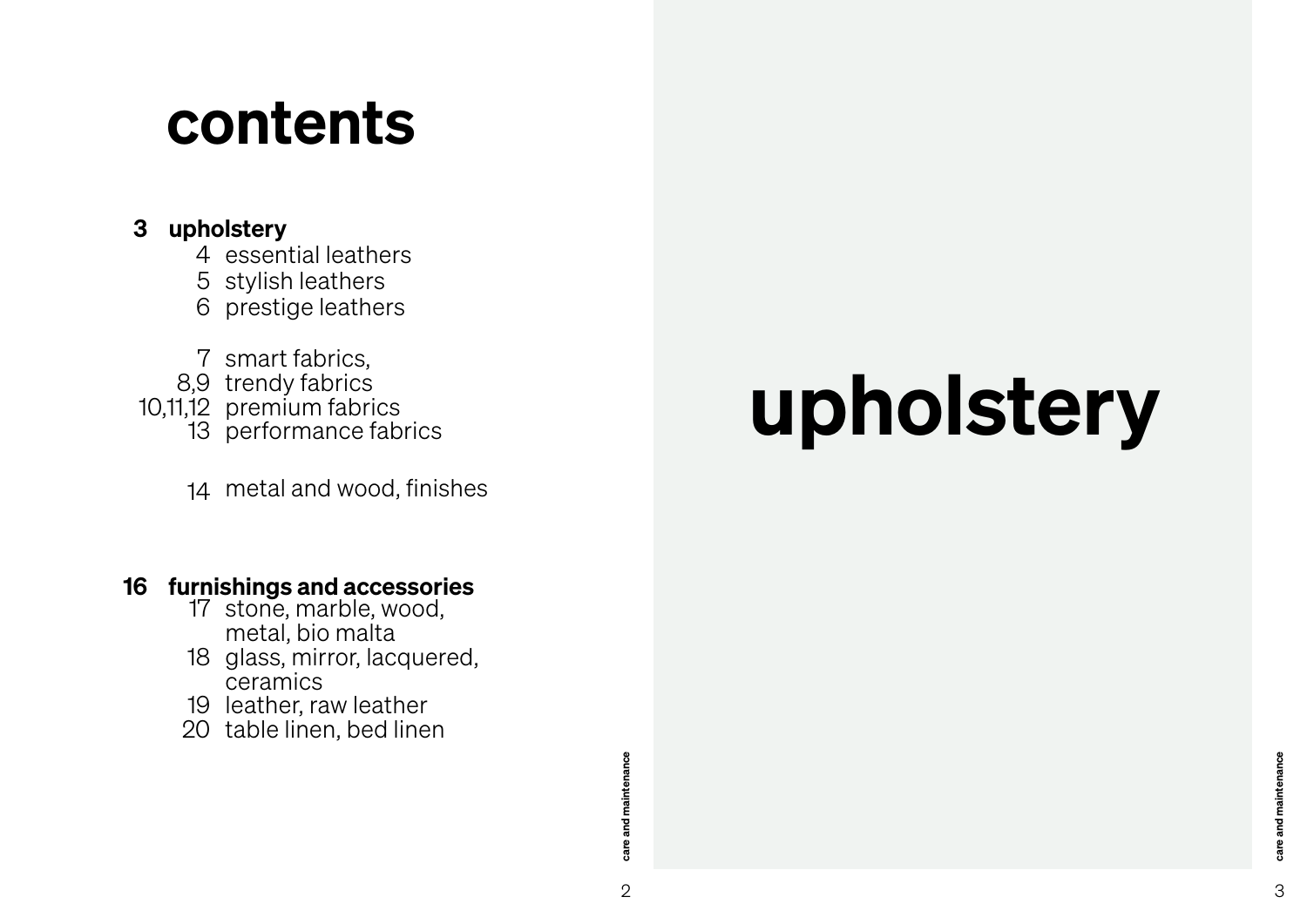### sanmarco 2 le mans martelli 3 1

**For dry dirt:** brush delicately using a brush with soft bristles or a soft damp cloth.

Periodically dust using a clean, dry and non-abrasive white cloth.

For stains caused by soft drinks, coffee, tea, milk, chocolate, oil, fat, cosmetics, foundation: immediately remove the stain from the surface by dabbing with absorbent cloth or paper and if necessary use a soft wet cloth.

**For dry dirt:** brush delicately using a brush with soft bristles or a soft damp cloth.

Then use the specific Natuzzi Cleaner.

Do not dry the leather in direct sunlight or with a hair dryer.

## status 1 stromboli 2 misterbianco 3

Periodically dust using a clean, dry and non-abrasive white cloth.

For stains caused by soft drinks, coffee, tea, milk, chocolate, oil, fat, cosmetics, foundation: immediately remove the stain from the surface by dabbing with absorbent cloth or paper and if necessary use a soft wet cloth.

Then use the specific Natuzzi Cleaner.

Do not dry the leather in direct sunlight or with a hair dryer.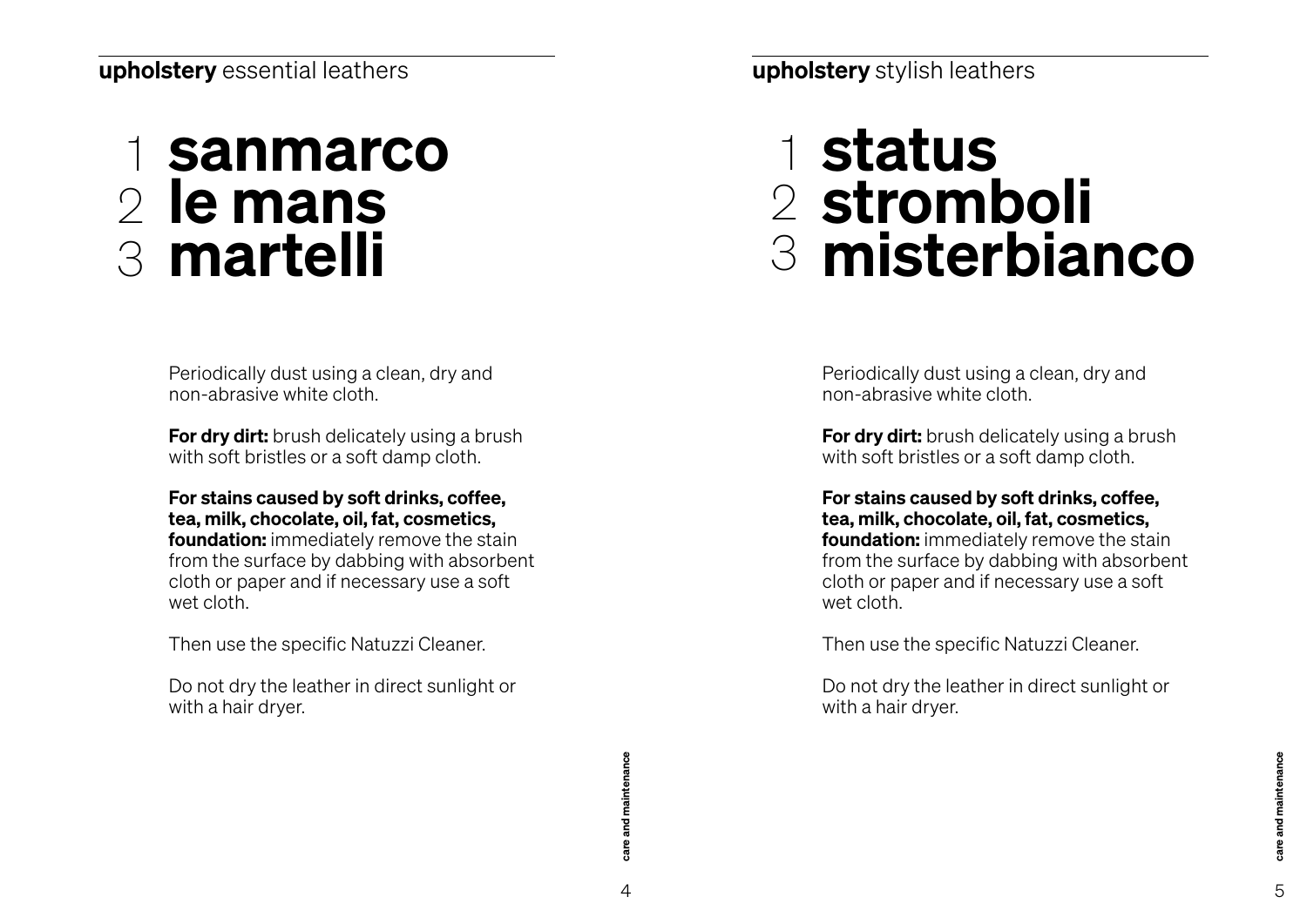### siena cassidy sahara heritage gargano 1 2 3 4 5

**For dry dirt:** brush delicately using a brush with soft bristles.

Periodically dust using a clean, dry and non-abrasive white cloth.

For stains caused by soft drinks, coffee, tea, milk, chocolate, oil, fat, cosmetics, foundation: immediately remove the stain from the surface by dabbing with absorbent cloth or paper.

## 1 lamezia

Then use the specific Natuzzi Cleaner.

Do not dry the leather in direct sunlight or with a hair dryer.

Remove liquids with absorbent paper or a dry cloth without exerting pressure on the fabric.

If the stain penetrates the fabric, delicately rub with a damp sponge and if necessary use neutral soap, rinsing with plenty of warm water and a clean sponge.

We recommend carrying out a test on a hidden part of the sofa to make sure that the neutral soap does not alter the colour or structure of the fabric.

### upholstery smart fabrics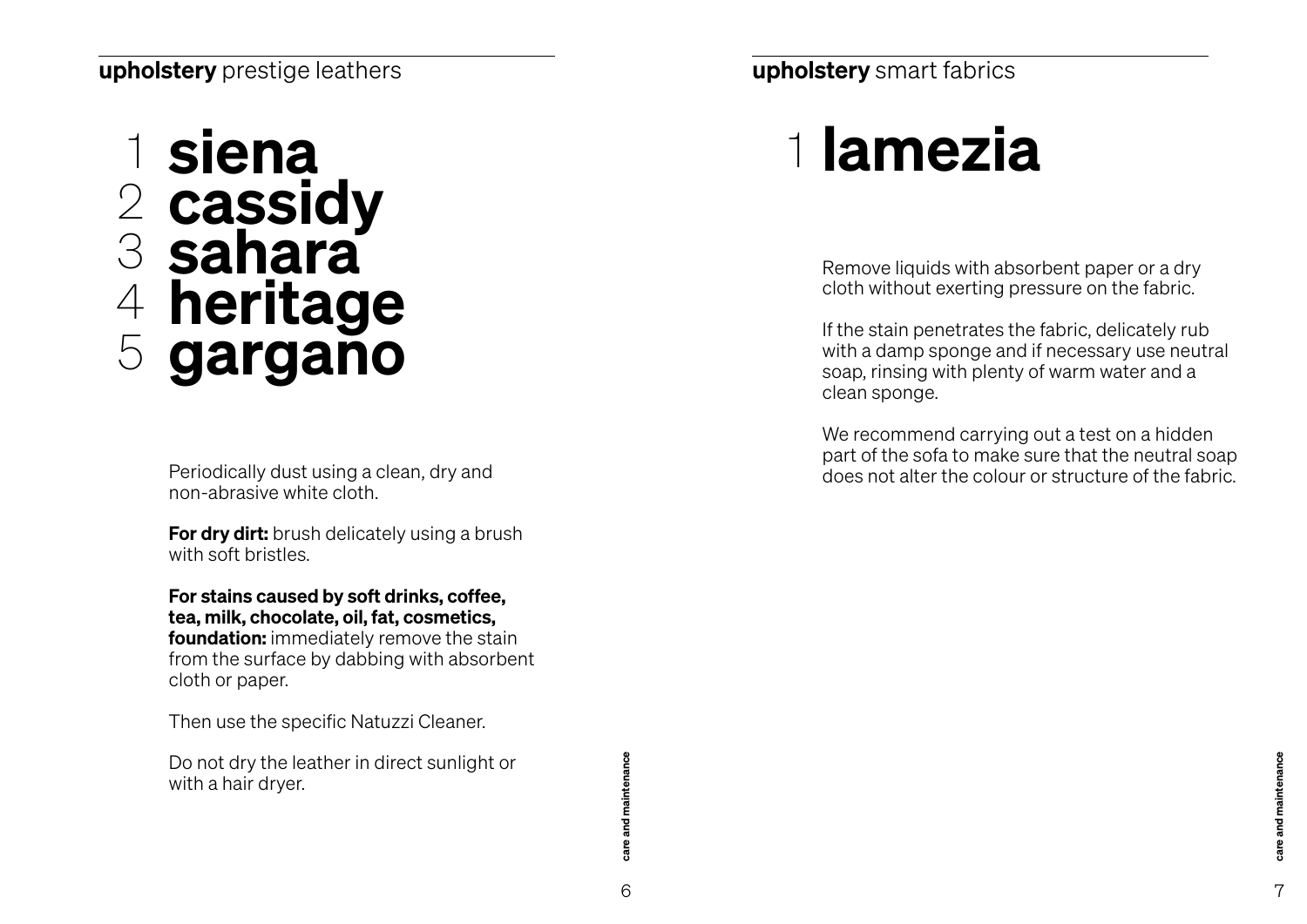<sup>8</sup> <sup>9</sup> care and maintenance care and maintenance

### upholstery trendy fabrics

## castiglione 1 2 yenus lagrange 3

Remove liquids with absorbent paper or a dry cloth without exerting pressure on the fabric.

If the stain penetrates the fabric, delicately rub with a damp sponge and if necessary use neutral soap, rinsing with plenty of warm water and a clean sponge.

We recommend carrying out a test on a hidden part of the sofa to make sure that the neutral soap does not alter the colour or structure of the fabric.

upholstery trendy fabrics

santandrea 4 pegaso 5 viaroma 6 retrò 7

> Remove liquids with absorbent paper or a dry cloth without exerting pressure on the fabric.

If the stain penetrates the fabric, delicately rub with a damp sponge and if necessary use neutral soap, rinsing with plenty of warm water and a clean sponge.

We recommend carrying out a test on a hidden part of the sofa to make sure that the neutral soap does not alter the colour or structure of the fabric.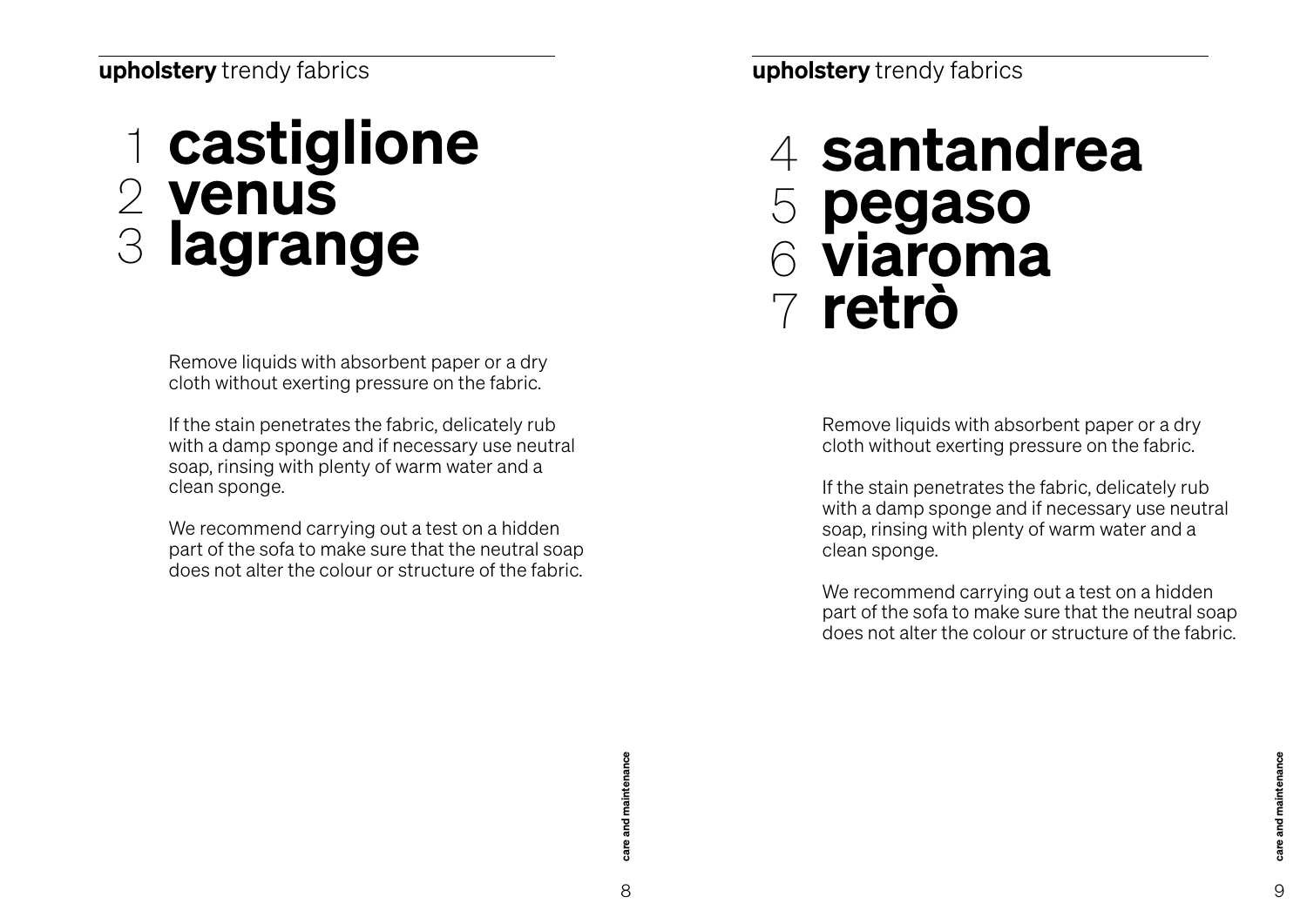### delfino 1 laguna farini borgospesso galleria byborre 2 3 4 5 6

Remove liquids with absorbent paper or a dry cloth without exerting pressure on the fabric.

If the stain penetrates the fabric, delicately rub with a damp sponge and if necessary use neutral soap, rinsing with plenty of warm water and a clean sponge.

We recommend carrying out a test on a hidden part of the sofa to make sure that the neutral soap does not alter the colour or structure of the fabric.

manopesca sanbabila tortona 9 softech 10 7 8

> Remove the liquid by placing absorbent paper on the stain, without pressing down on it.

> In general, anti-stain protection prevents the absorption of liquids. If the liquid has left circles/ stains on the fabric, use a neutral soap, applying a little using a soft, white cloth. Clean with delicate circular movements until you have removed the stain/circle.

> We recommend carrying out a test on a hidden part of the sofa to make sure that the neutral soap does not alter the colour or structure of the fabric.

exe and maintenance<br>10 decree care and maintenance<br>11 care and maintenance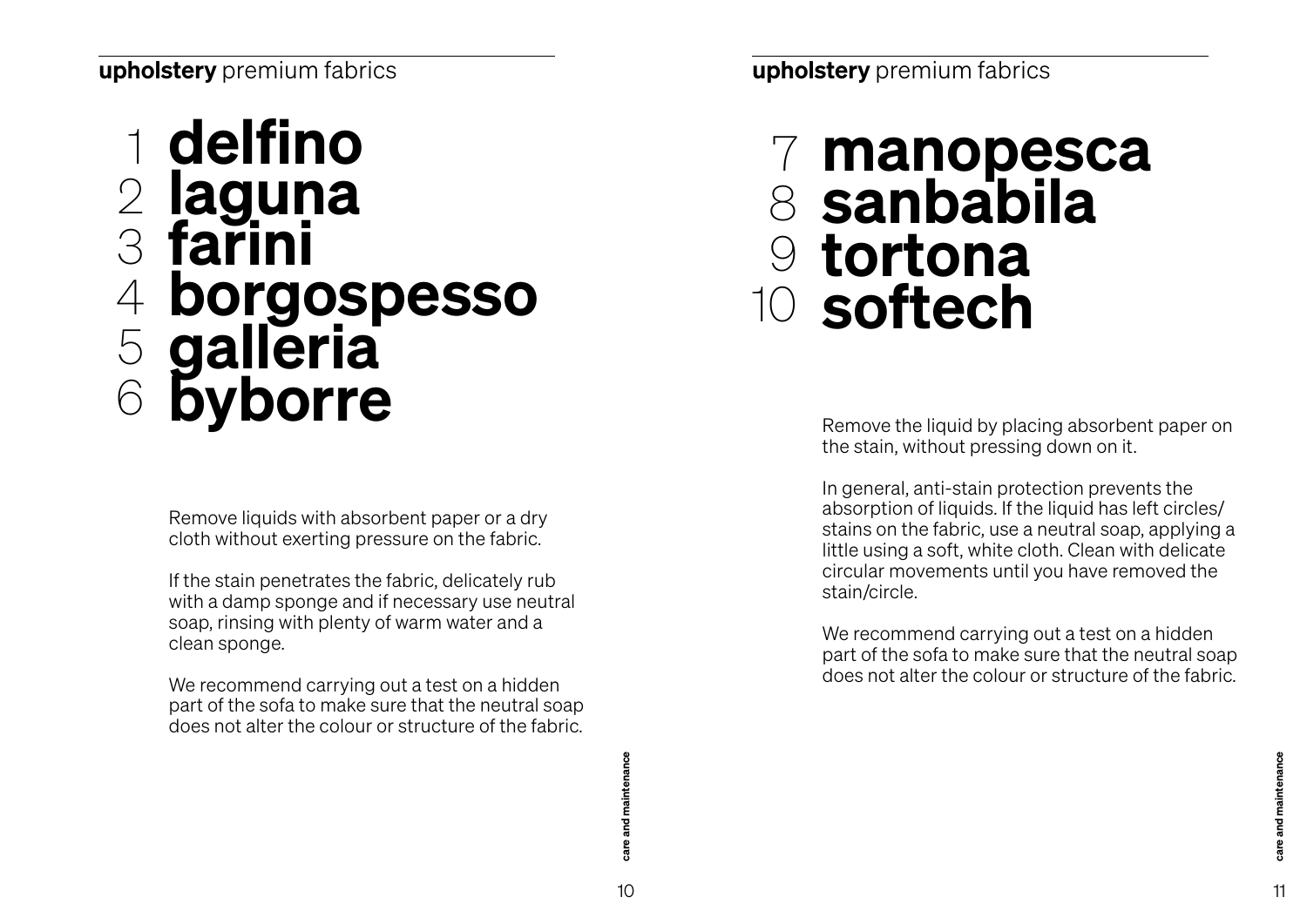## 1 botteghe 3 camerelle 2 sparano

Remove the liquid by placing absorbent paper on the stain, without pressing down on it.

In general, anti-stain protection prevents the absorption of liquids. If the liquid has left circles/ stains on the fabric, use a neutral soap, applying a little using a soft, white cloth. Clean with delicate circular movements until you have removed the stain/circle.

We recommend carrying out a test on a hidden part of the sofa to make sure that the neutral soap does not alter the colour or structure of the fabric.

### 3 camerelle

Remove excess liquid from the fabric with absorbent paper.

Spray water directly onto the stain or apply using a damp absorbent cloth that has been wrung out. Wait a few seconds.

Delicately rub the fabric with circular motions. If the stain doesn't completely disappear repeat the procedure as many times as necessary.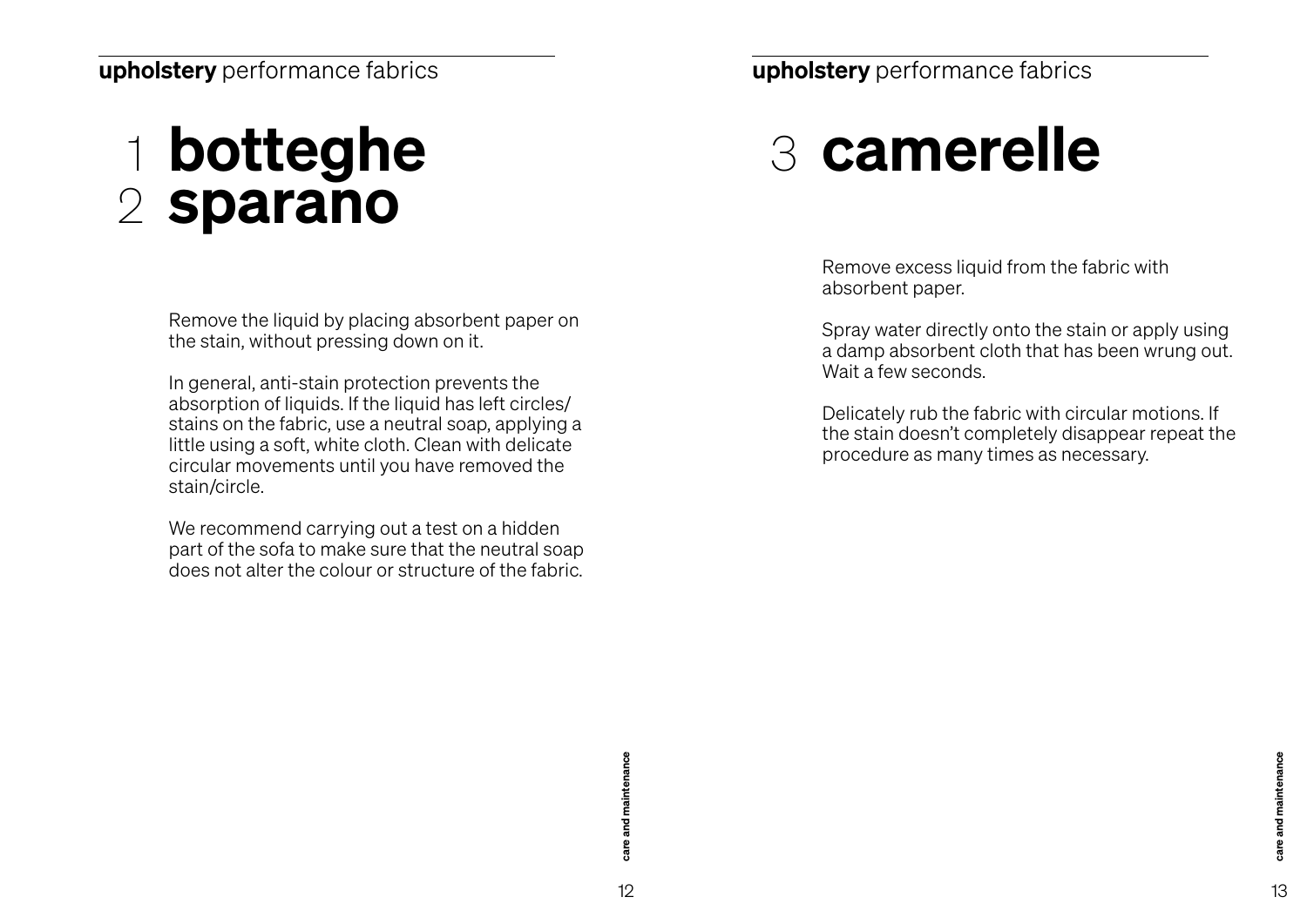### upholstery finishes

Periodically dust using a clean, dry and non-abrasive white cloth.

### metal 1 wood 2

## 4 rizzoli

Remove liquids with absorbent paper or a dry cloth without exerting pressure on the fabric.

If the stain penetrates the fabric, delicately rub with a damp sponge and if necessary use neutral soap, rinsing with plenty of warm water and a clean sponge.

We recommend carrying out a test on a hidden part of the sofa to make sure that the neutral soap does not alter the colour or structure of the fabric.

upholstery performance fabrics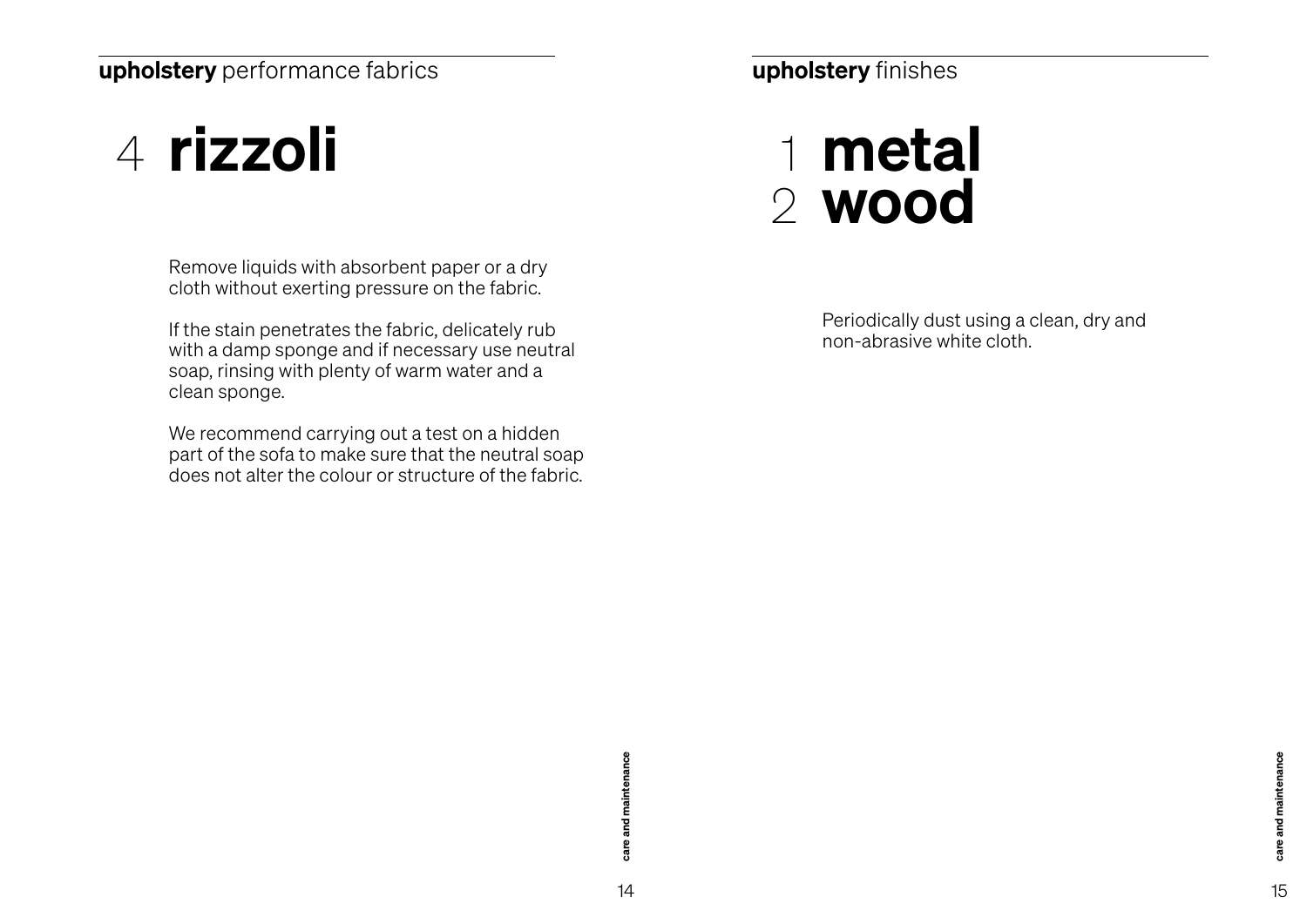## furnishings and accessories

 $\overrightarrow{0}$  care and maintenance care and maintenance  $16$ 

 $\overrightarrow{1}$  care and maintenance care and maintenance

furnishings and accessories

Periodically dust using a clean, dry and non-abrasive white cloth.

stone 1 2 marble wood 3 metal 4 bio malta 5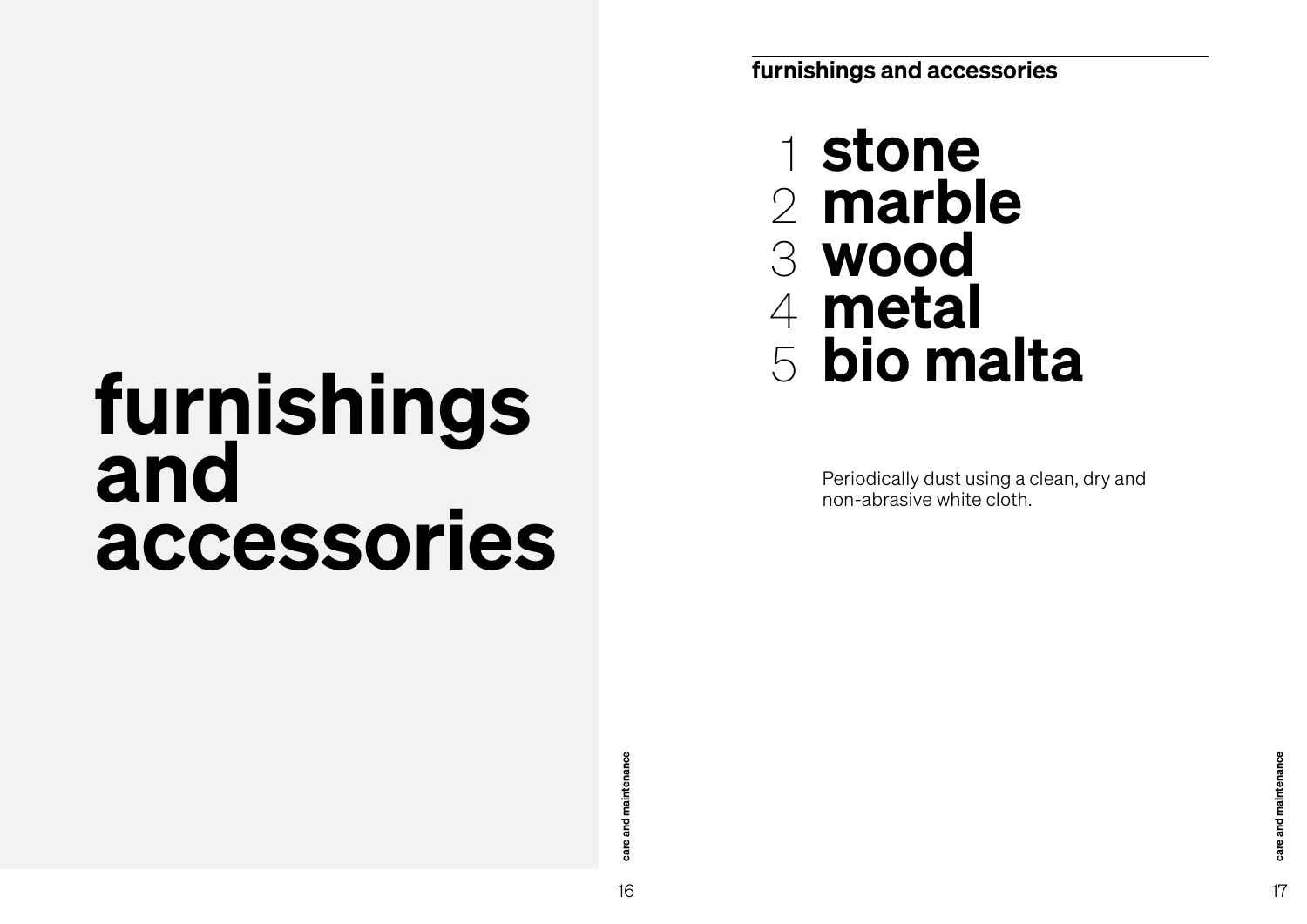### furnishings and accessories

Periodically dust using a clean, dry and non-abrasive white cloth.

### glass 6 mirror 7 lacquered 8 ceramics 9

For dry dirt: brush delicately using a brush with soft bristles.

For dry dirt use a soft damp cloth.

Periodically dust using a clean, dry and non-abrasive white cloth.

## 10 leather raw leather 11

For stains caused by soft drinks, coffee, tea, milk, chocolate, oil, fat, cosmetics, **foundation:** immediately remove the stain from the surface by dabbing with absorbent cloth or paper.

Then use the specific Natuzzi Cleaner.

Do not dry the leather in direct sunlight or with a hair dryer.

 $\begin{array}{c} \text{case and maintenance} \\\\ \text{18} \\\\ \text{19} \end{array}$ 

furnishings and accessories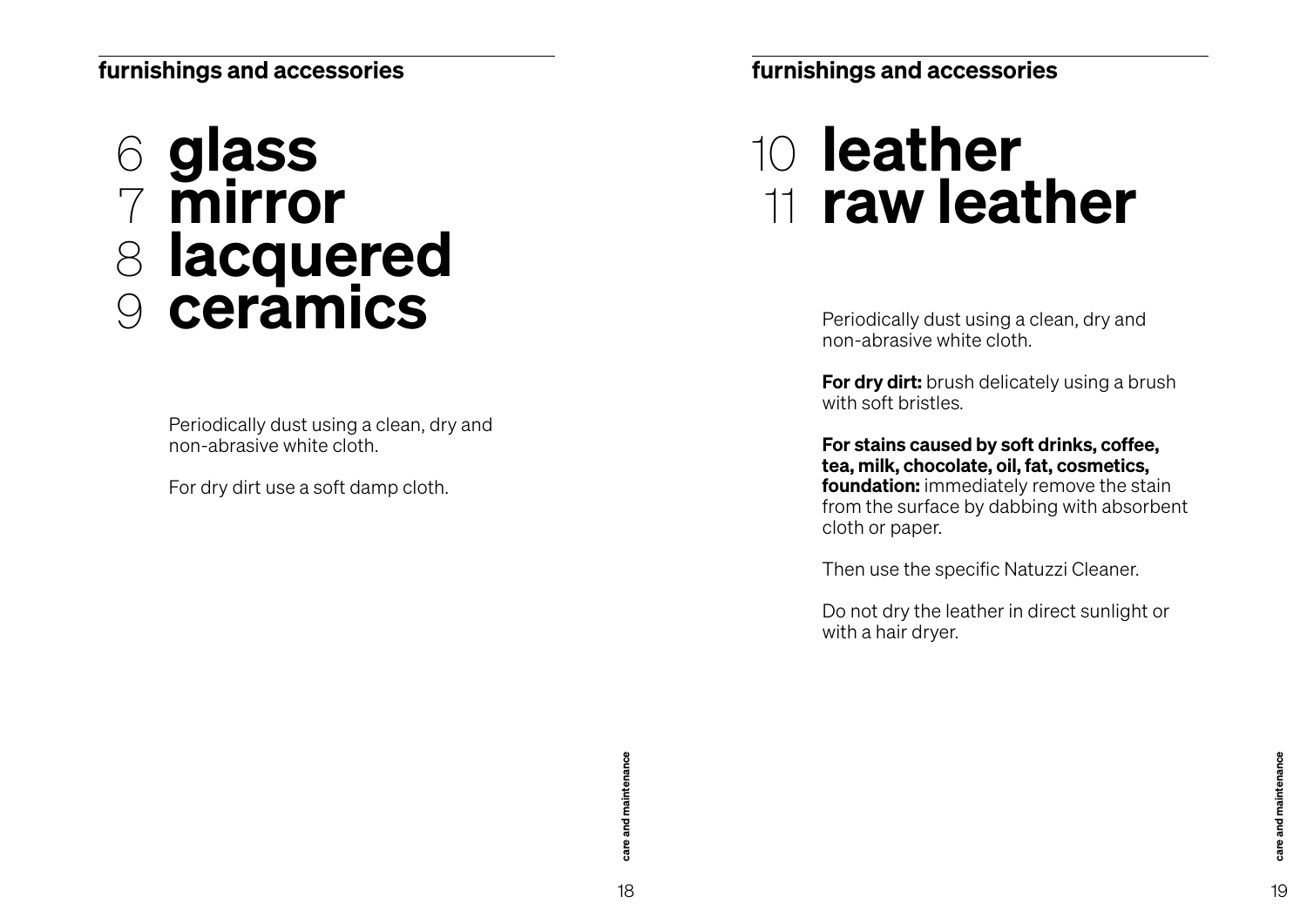## table linen 12 bed linen 13

see care labels

### furnishings and accessories